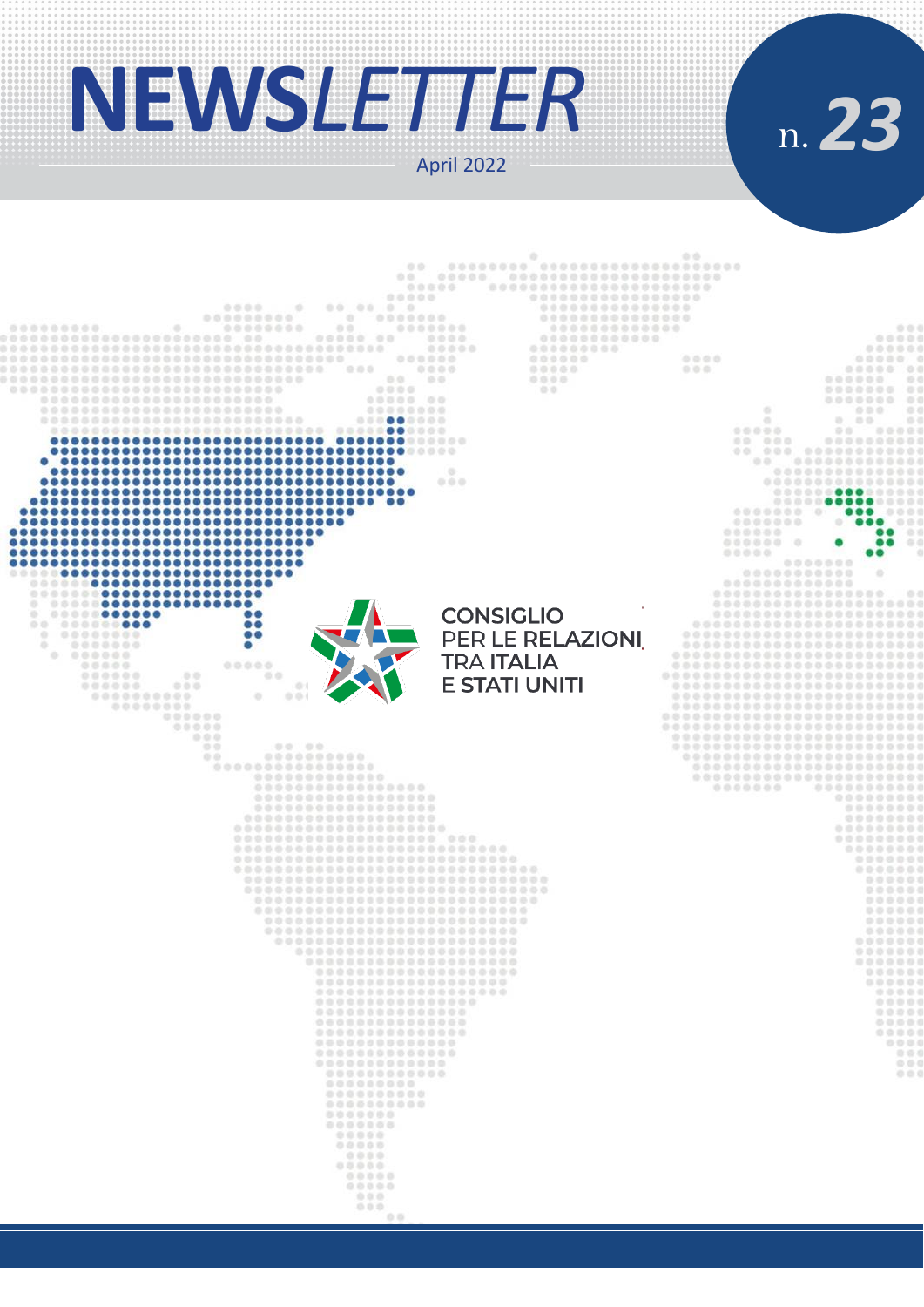## **ABOUT THE COUNCIL FOR THE UNITED STATES AND ITALY**

[The Council for the United States and Italy](https://consiusa.org/en/home_en/) is a private non-profit organization, founded in Venice in 1983 by Gianni Agnelli and David Rockefeller, who served as honorary presidents until 2003. Marco Tronchetti Provera followed them as Chairman, then Sergio Marchionne until 2018. Domenico Siniscalco is the current Chairman, Gianni Riotta Executive Vice Chairman. The Council for the United States and Italy promotes and creates economic relations between Italy and the United States, linking them to Europe, Asia and Africa through knowledge and free trade. Its members are leaders in the economy, industry, finance, technology, services, consulting, law, and culture - a team in which economic growth is viewed as promoting humanity and wealth as a cultural value to be shared.

*This monthly newsletter is prepared jointly by the Council for the United States and Italy and The European House - Ambrosetti.*

**WEBINAR | Energy: the 2022 Outlook| 9 th April**



**Franco Bernabè** *(Chairman, Acciaierie d'Italia)*

Over the past year, three factors greatly contributed to shaping the energy market: the post-COVID19 recovery, the COP26 in Glasgow and the most recent Russia-Ukrainian war. According to Franco Bernabè, all these elements will determine some long-term structural effects. In addition to this, the unprecedent increase in the price of gas during the second half of 2021, before the eruption of the Russia-Ukrainian war, contributed to determining some shortterm effects on the gas market resulting in a mismatch between the demand and the supply. Short-term effects on the gas market were also determined by a shortage in the electricity generated by renewable sources (the insufficient production of renewables added demand on the LNG market), a strong demand for LNG coming from China, Japan and Korea, and the fact that many plants were under maintenance. All of this contributed to the rise of prices due to additional pressure on the gas market and the decision of Russia to stop its sells on the spot market, giving priority to the long-term market.

Short-term effects also include the drop in European investments in exploration and infrastructures since 2015 and the pressure coming from shareholders and the financial community to divert investments of oil companies from traditional fossil fuels to the green agenda which created an explosion in the price of energy before the eruption of the war. On top of that, it came the Russia-Ukrainian war and the sanctions. Even if on the oil market the sanctions do not apply, most of Western traders stopped buying Russian oil which found new consumers in countries that usually face difficulties in accessing the normal supply region. Still, the relevant market is the one of gas where we should expect some long-term effects, starting from the fact that the pipeline project Nord-Stream 2 will most likely not come into operation.

As a reaction, the European Commission issued the REPowerEU document which foresees to achieve complete independence from Russian gas by 2030. The idea of such reduction can be defined as heroic, but it is interested to look at the instruments that Europe is putting in place to achieve such ambitious goal. Europe believes to make it by increasing demand of energy through pipeline, biomethane and the rest will come from energy savings and most likely the reduction by 1° in the heating systems over the next winter. This brings to a major short-term consideration, implying that Europe will increasingly rely on gas coming from Algeria and Spain through major regasification plants. In turns, this will slow down the European green transition and Europe might have a hard time in meeting the set targets.

However, the continuous innovation in the renewable energy sector contributes to an optimistic scenario for the near future, given the dramatic reduction in prices during the past ten years. Moreover, there is the need to invest in the accumulation of power, given the discontinuous nature of renewable sources.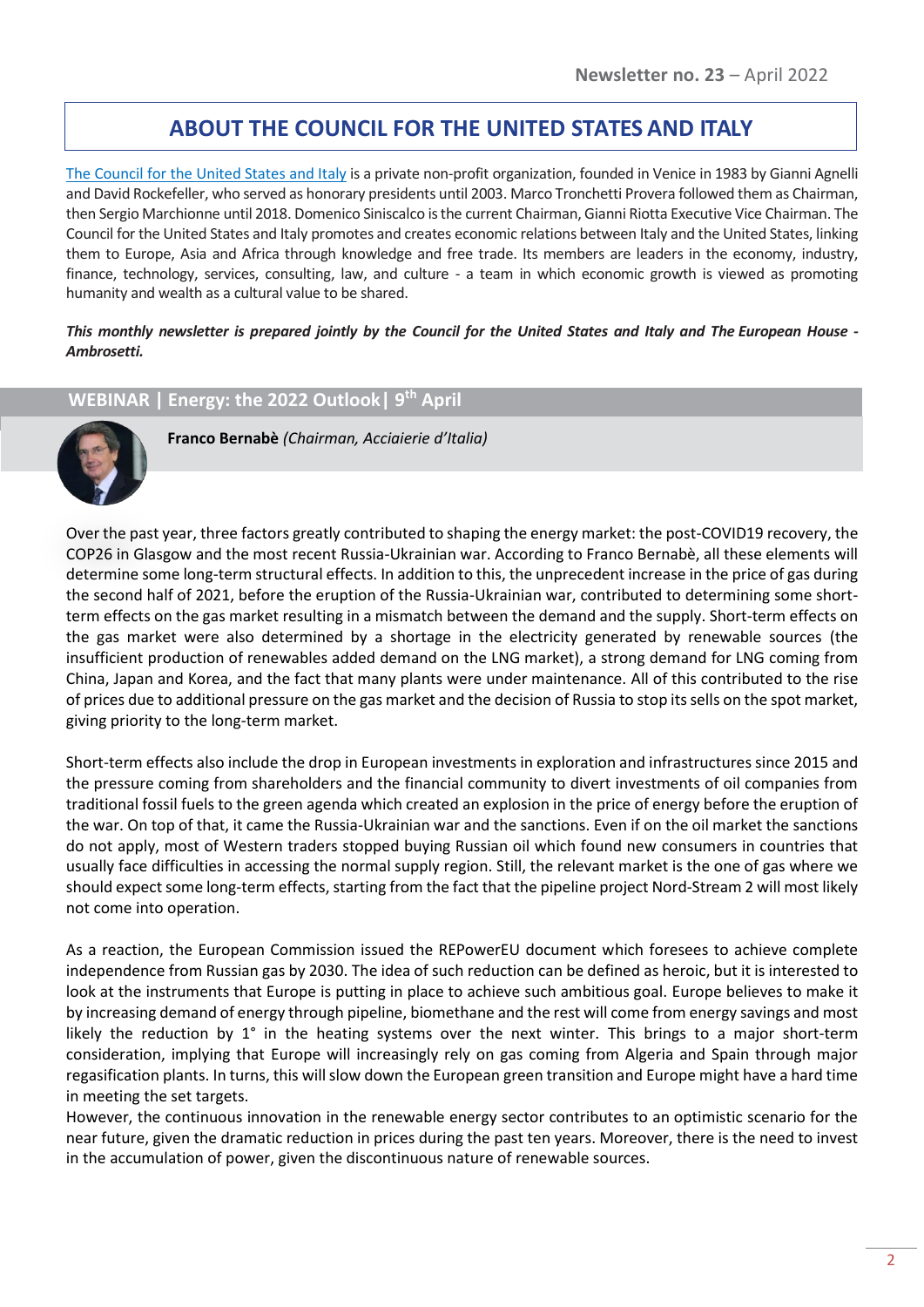#### **WEBINAR | War in Ukraine and its Consequences for the United States | 21st April**



**Gerard Baker** *(Editor at large, The Wall Street Journal)*

Besides from energy security concerns, the war in Ukraine has brought to attention its considerable geopolitical impact on the international relations. According to Gerard Baker, this war has several implications both for the United States' domestic and foreign policy. The first element to highlight is the universal surprise on how Russian military has poorly performed, contrary to the overall expectation. On the other hand, there has been a universal feeling of admiration for the Ukrainians who showed courage and preparedness in fighting against Russian invasion. So far, the general view is that this conflict has been going in a way that was not expected. Looking at the impact on the US, in terms of US domestic policy, the war had a unifying effect: despite the political divisions that characterized American politics over the past five years, with the eruption of the war there has been a strong galvanizing effect in uniting the country. Despite Putin tried in the past years to divide Americans, at the end it seems he united them. Both Democrats and Republicans seem to be asking for more responsibility from the US, which until now has mainly pushed European countries to be in front line. Therefore, common criticism is mainly referred to the demand for a greater intervention coming from the Biden administration to support Ukraine. At a general level, there is overall agreement on what to do to have a confrontation between US-NATO and Russia.

The question is there: what is the ultimate objective of this war? The US seems to be fighting for freedom and democracy, which is a morally challenging position, with Ukrainians having lots of losses and destroyed cities. Therefore, a deal would be a morally acceptable solution to this conflict. There is a more cinical view coming from those who believe that the US has some interests in having a long war, which consequences might turn into an advantage for the Americans, especially if Ukraine will manage to inflict some damage to Russia.

In terms of foreign policy, over the past years the importance of Europe and the role of NATO downgraded leaving the floor to the rise of China and Asia as key global players. This war is now rising concerns both in terms of the importance of NATO and future actions that the US should take with China. China is of growing concern for the US, given the recent alliance that the China sealed with Russia which might contribute to revive a sort of "Cold War mentality". That alliance, announced just ahead of Russia invasion of Ukraine, had the effect of refocusing the US foreign policy on the longer-term strategic challenge. Therefore, NATO and Europe are again seen by the US as strategic players in facing the Russian threat and China is forcing the US to think about a strategic geopolitical shift in their approach.

The final question relates to the main concern: how will the war escalate? There are different views on the US: one of them believes that Putin will not stop until he will achieve his goal, others see it differently as they believe that Putin will not go until the end as he will realize the consequences that such actions might trigger. It is hard to say what will happen next, for the time being it is important to highlight the unifying effect the war had on the domestic US policy and how the US are beginning to see form a different perspective the role of Europe and NATO in facing Russia.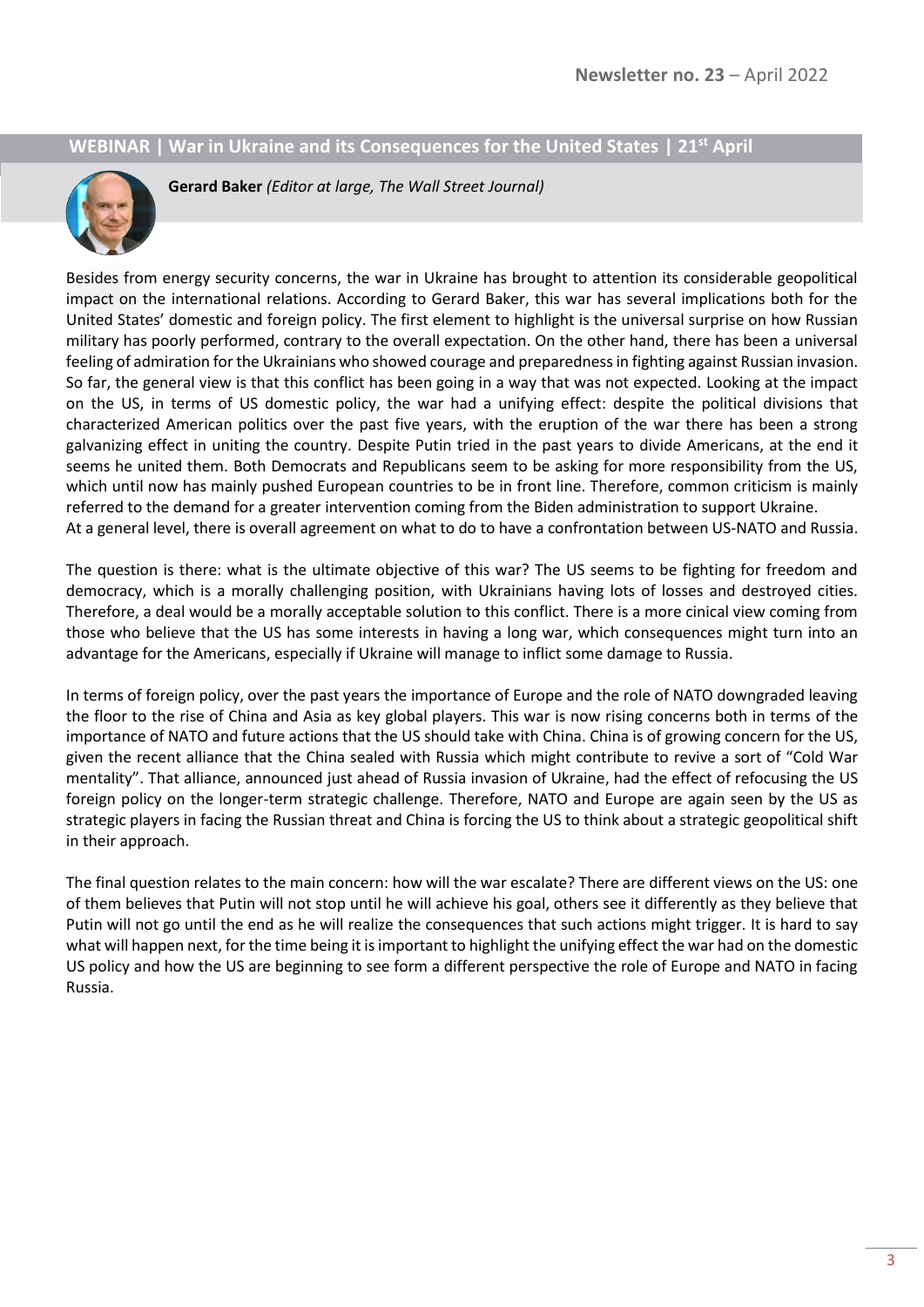## **PROJECT SYNDICATE**

Thanks to the collaboration wit[h Project Syndicate](https://www.project-syndicate.org/) all Members of the Council for the United States and Italy have unlimited access to the original contents of the platform.

#### **IS DIPLOMACY BETWEEN RUSSIA AND THE WEST STILL POSSIBLE?**

**Richard Haass** *(President, Council on Foreign Relations)*

*It may well be that constructive relations with Russia do not emerge until well into a post-Putin era. But this in no way alters the West's interest in seeing that relations do not fall below a certain floor in the interim.*

NEW YORK – Amid more than two months of intense media focus on the war in Ukraine, one story was largely overlooked. In late April, the United States and Russia carried out an exchange of prisoners. Russia released an American (a former marine) whom it detained some three years ago, while the US released a Russian pilot imprisoned over a decade ago on drug smuggling charges.

What makes the exchange noteworthy is that it took place at a time when Russia's brutal invasion of Ukraine has brought relations with the US to their lowest point since the end of the Cold War. The US has opted to avoid direct military involvement in the war, but it is doing a great deal to affect its trajectory, including providing Ukraine with large quantities of increasingly advanced arms, intelligence, and training so that it can successfully resist and potentially defeat the Russian forces. The US has also taken steps to strengthen NATO and impose severe economic sanctions on Russia.

The war is likely to stretch on for some time. Although Ukraine's fundamental interest is to end the war and prevent more death and destruction, President Volodymyr Zelensky's desire for peace is conditional. He seeksto regain territory that Russia occupies and ensure the country's sovereignty is respected so that, among other things, Ukraine can join the European Union. He also wants those responsible for war crimes to be held accountable.

Russian President Vladimir Putin, for his part, needs to achieve an outcome that justifies his costly invasion lest he appear weak and be challenged at home. There is little chance that a peace could be negotiated that would bridge the gap between these two seemingly irreconcilable positions. It is far more likely that the conflict will continue not just for months, but for years to come. This will be the backdrop for US and Western relations with Russia.

One possibility for the West would be to link the entire relationship with Russia to Russia's actions in Ukraine. This would be a mistake, though, because Russia can affect other Western interests, such as limiting the nuclear and missile capabilities of Iran and North Korea, and the success of global efforts to limit the emissions that cause climate change.

The good news is that, as the prisoner exchange demonstrates, profound differences over Ukraine need not preclude conducting mutually useful business if both sides are willing to compartmentalize. But protecting the possibility of selective cooperation will require sophisticated, disciplined diplomacy.

For starters, the US and its partners will need to prioritize and even limit their goals in Ukraine. This means renouncing talk of regime change in Moscow. We need to deal with the Russia we have, not the one we would prefer. Putin's position may come to be challenged from within (or he may succumb to reported health challenges) but the West is not in a position to engineer his removal, much less ensure that someone better replaces him.

Likewise, Western governments would be wise to put off talk of war crimes tribunals for senior Russian officials and stop boasting about helping Ukraine target senior Russian generals and ships. The war and investigations are ongoing, and the Russians need to see some benefit in acting responsibly. The same holds for reparations.

Similarly, although Russia will likely find itself worse off economically and militarily as a result of initiating this war of choice, the US government should make clear that, contrary to Secretary of Defense Lloyd Austin'sremarks, America's goal is not to use the war to weaken Russia. On the contrary, the US should underscore that it wants the war to end as soon as possible on terms that reflect Ukraine's sovereign, independent status.

As for the war in Ukraine, the West should continue to provide support for Ukraine and prevent escalation by avoiding direct combat. The Kremlin, though, should be made to understand that this restraint is premised on its not widening the war to a NATO country or introducing weapons of mass destruction, at which point such self-imposed Western limits would disappear. The West also should consider carefully its war aims and how to pursue them. The goal should be that Ukraine controls all its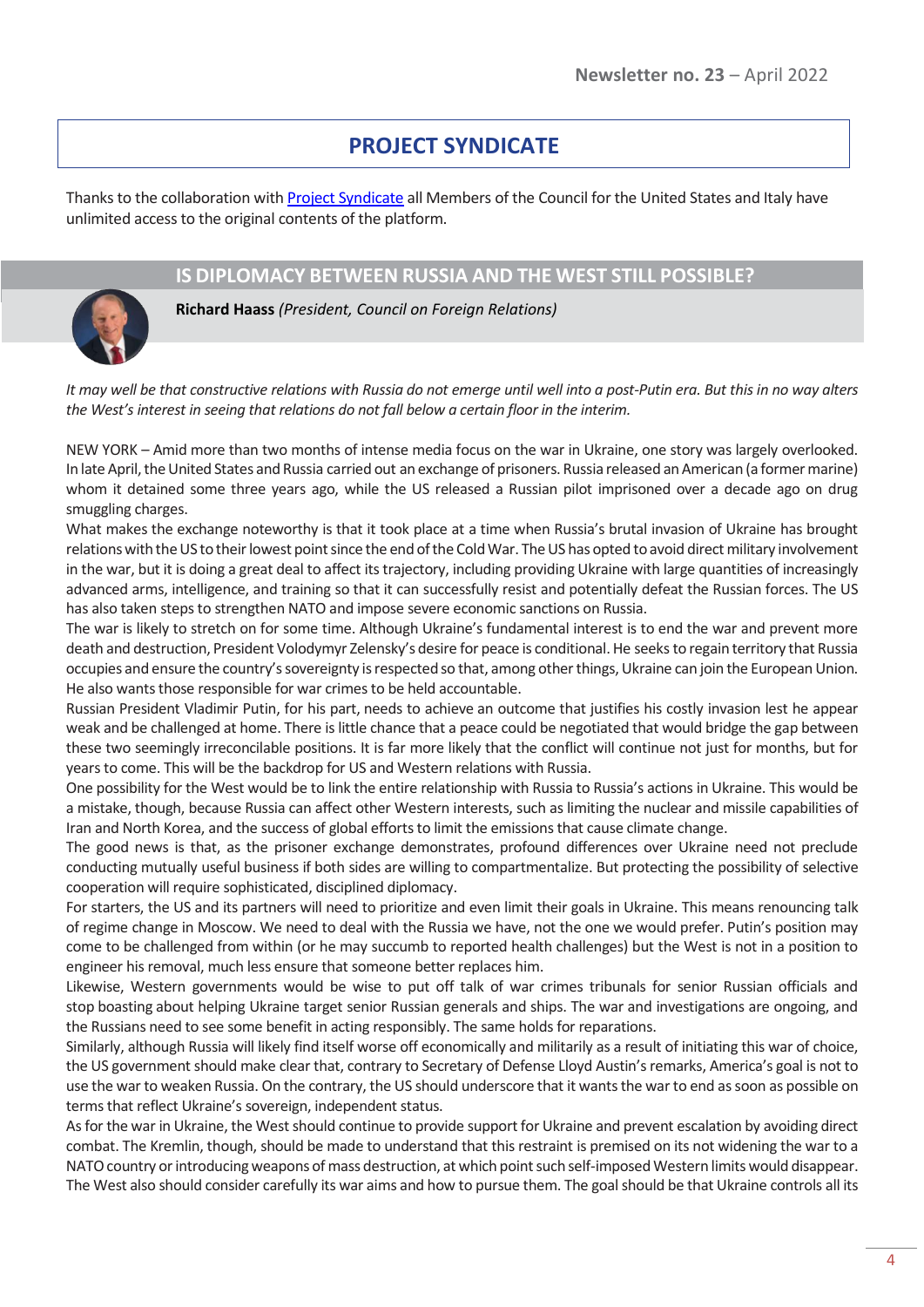territory, but this does not necessarily justify trying to liberate Crimea or even all of the eastern Donbas region by military force. Some of these goals might be better sought through diplomacy and selective easing of sanctions. But, until Russia's behavior changes, sanctions should not just remain in place but be extended to cover energy imports that are funding the Russian war effort.

Diplomacy is a tool of national security to be used, not a favor to be bestowed, and it should continue to be pursued with Russia. Private meetings between senior civilian and military officials of Western countries and Russia should resume, in order to reduce the risk of a miscalculation that could lead to confrontation or worse, and to explore opportunities for limited cooperation.

It may well be that constructive relations with Russia do not emerge until well into a post-Putin era. But this in no way alters the West's interest in seeing that relations do not fall below a certain floor in the interim.



### **TO FIGHT INFLATION, FIGHT PROTECTIONISM**

**Pinelopi Koujianou Goldberg** *(Professor of Economics, Yale University; Former World Bank Group chief economist and Editor in-Chief of the American Economic Review)*

*Surging inflation has made it much more difficult for US President Joe Biden's administration to justify a continuation of Donald Trump's protectionist policies. Though "openness" and "globalization" may have fallen out of political favor, free trade remains sound economic policy.*

NEW HAVEN - One of the main goals that US President Joe Biden has set for his administration is to empower American workers and the country's middle class. Many believe that globalization (along with several other factors) contributed to stagnating real wages, rising inequality, and the sense that American workers have lost out to workers in other countries with lower labor standards. But in its attempt to reverse these trends, the Biden administration has embraced protectionist rhetoric and policies that will cause American workers to lose once again.

Though any mention of the word "openness" is met with suspicion nowadays, the surge in inflation – the US Consumer Price Index was up 8.3% in April – has nonetheless prompted a discussion among economists about whether trade liberalization (and openness more generally) could be used to rein in rising prices. Since one of the main arguments for free trade is that it lowers prices for consumers, the link between open borders and inflation is worth contemplating.

To be clear, no reasonable economist claims that the recent inflation is the result of trade restrictions. By now, the causes are well understood to be a combination of pandemic-driven supply-side shortages, policy-fueled demand, and further supply-side disruptions caused by Russia's war in Ukraine. But as policymakers struggle to contain inflation without causing a recession, they must recognize that "Buy American" requirements, tariffs, and immigration restrictions may be making a bad situation worse.

According to a recent Peterson Institute for International Economics (PIIE) policy brief, a feasible reduction of trade barriers "could deliver a one-time reduction in [CPI] inflation of around 1.3 percentage points." The study is conservative, focusing only on trade restrictions that can plausibly be lifted in the short term, and its authors are careful to emphasize that the result would be a one-time outcome. The proposed reduction of trade barriers would not solve the problem of rising prices; but it would make today's high prices lower.

US consumers would welcome such short-term relief. If the Biden administration finds it necessary to sell oil out of the Strategic Petroleum Reserve despite its commitment to addressing climate change, why shouldn't it also recognize the need to reverse Donald Trump's tariffs? In 2021, according to the PIIE brief, these duties still applied to more than half of US imports "subject to high tariffs, penalty duties, or severe quotas."

Perhaps more importantly, openness, whether it is free trade or immigration, also contributes to consumer welfare in indirect ways. Though these effects are often hard to quantify, they are of first-order importance, which is why economists often turn to first principles when debating them.

One of the most important benefits of free trade is that it exposes domestic firms (and labor markets) to greater competition, which induces them to keep prices low and to innovate constantly to stay ahead of the curve. Similarly, immigration eases labor-supply shortages, and high-skilled newcomers can boost productivity and innovation. Forward-looking countries understand this and embrace immigration. The United Kingdom, for example, has adopted a new skilled-worker visa program that welcomes graduates of top global universities.

It is deeply misguided to restrict trade and immigration at a time when rising domestic prices are of paramount concern. Now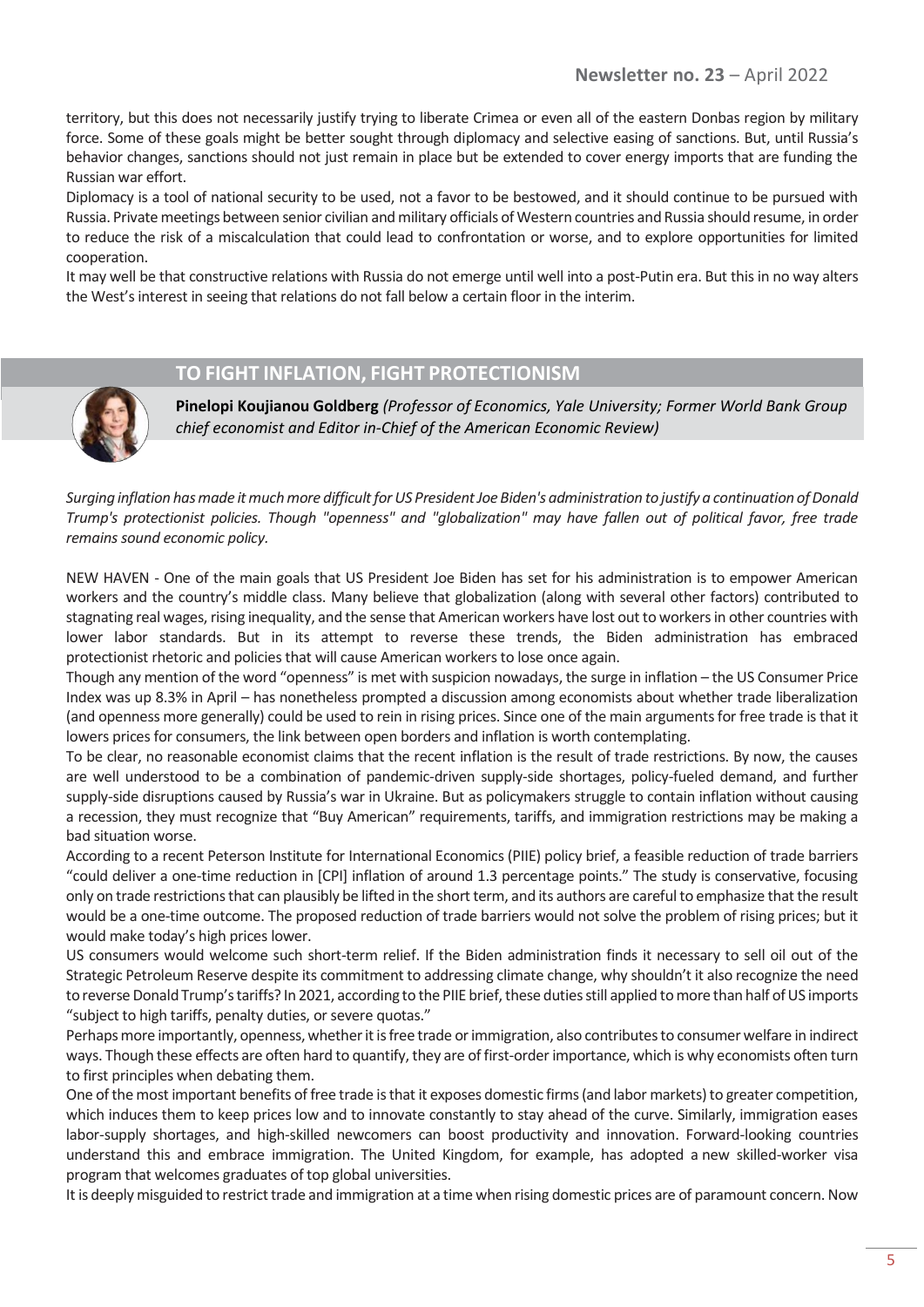that everyone is fixated on inflation, it is worth considering why inflation was so low these past two decades, despite full employment in the United States (prior to the pandemic) and despite ultra-expansionary monetary policies. Globalization (now a loaded term) arguably had a lot to do with it, as did automation (another loaded term).

The prospect of outsourcing jobs to lower-wage countries or to machines constrained workers' bargaining power. At the same time, foreign competition constrained domestic firms' pricing power (though there is ample evidence that the cost reductions they achieved by globalizing production still allowed them to make hefty profits).

Workers and firms face a different reality today. Their jobs and businesses seem more secure now that the US has turned inward and embraced protectionism. The "Great Resignation" and other developments have reduced the supply of workers, increasing the bargaining power of those still in the labor force.

This could be a positive development, except that the high inflation rate has undermined efforts to make the average American worker better off. While nominal wages in the US rose by 5.6% in the year ending in March (more than an extrapolation of the earlier trend would have implied), that month's 8.5% inflation rate implied that real wages fell by 2.7%.

If there is any silver lining to today's inflation, it lies in the lessons that this episode has provided to policymakers and the public alike. Because the benefits of open borders (lower prices) are less salient than the costs (lost jobs or lower wages), and because consumer interests are not organized, while worker interests often are, there is a bias toward protectionist sentiment. Today's inflation highlights the need to resist this bias.

The current decline in real wages is a reminder that our well-being depends not only on the nominal wages we earn as workers but also on the prices we pay as consumers. Open borders can help keep prices low during a challenging time. Reversing the tariffs imposed by the Trump administration would be a step in the right direction.

#### **DARON ACEMOGLU SAYS MORE…**



**Daron Acemoglu** *(Professor of Economics, MIT; Co-author with James A. Robinson of "Why Nations Fail: The Origins of Power, Prosperity, and Poverty" and "The Narrow Corridor: States, Societies, and the Fate of Liberty")*

*This week in Say More, PS talks with Daron Acemoglu, Professor of Economics at MIT and co-author, with James A. Robinson, of "Why Nations Fail: The Origins of Power, Prosperity, and Poverty" and "The Narrow Corridor: States, Societies, and the Fate of Liberty".*

*Project Syndicate: Last July, you wrote that economists and investors were right to be apprehensive about deficit spending, public debt, and the risk of sustained price growth, but "it would be a mistake to respond to these concerns by pumping the brakes on the economy." US inflation has now reached its highest level in decades, and the US Federal Reserve is taking increasingly aggressive action to rein it in. Is the Fed doing enough? How concerned are you that sharp tightening will stifle the economic recovery, especially given the additional inflationary pressures stemming from the war in Ukraine?*

**Daron Acemoglu:** Well, I am concerned. It's hard not to be. What I emphasized last July was that high inflation and deficit spending carry significant risks, but not trying to save US democracy carries even larger ones. We've gotten the worst of both worlds: inflation rates are very high, and democracy is in even more trouble now than it was then. Six months before the US midterm elections, it seems incontrovertible that the Republican Party has become the party of Donald Trump, whose explicit support has practically become a prerequisite for GOP candidacy. To many well-educated, left-leaning Americans, this is still incomprehensible – and that, I suspect, is an important part of the problem. To safeguard US democracy from Trumpism, we must first understand why people are drawn to it.

Rather than label Trump supporters misguided or even "deplorable" – an approach that merely deepens the schism in American society – we must recognize that a very large share of the Americans who have not benefited from economic growth and who have felt cast aside, both economically and socially, support Trump. We must acknowledge their suffering, and work to ease it. Economic growth that brings some degree of shared prosperity is the surest way to help this group – as well as many others – in the United States. This is why delivering job and wage growth, and thus showing that US democracy works, is so important.

In the meantime, however, it is clear that Trump is a hugely flawed – indeed, truly awful – emissary for discontented, economically disadvantaged Americans. He is a corrupt, mendacious, and unstable would-be authoritarian. So, the defining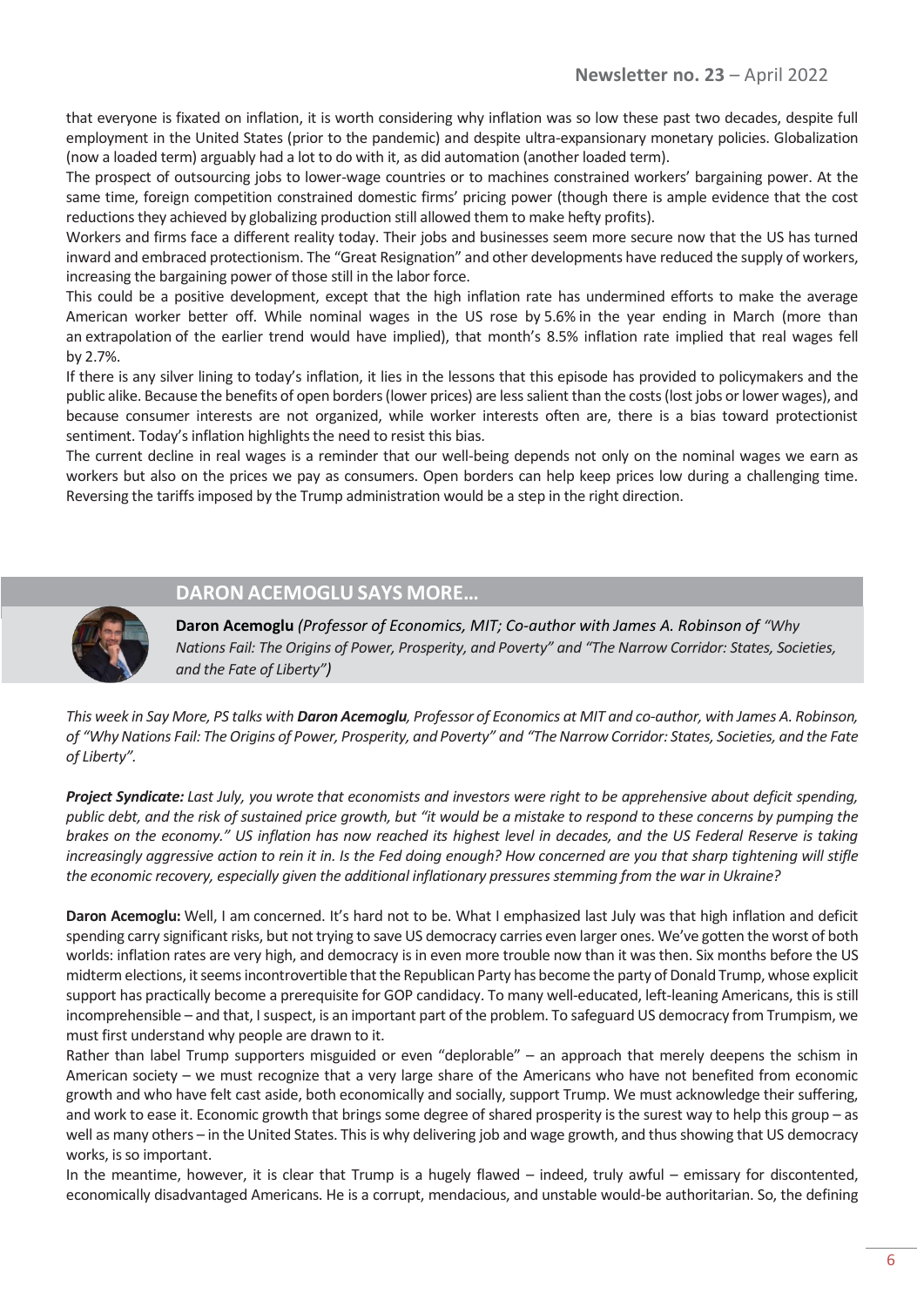question of US politics becomes: Can anybody wrest these discontented voters from Trump's grip? Worryingly, the answer may well be no, at least in the near future.

High inflation is also an important problem. The expectation that prices will rise and wages will keep increasing removes firms' price-raising inhibitions. With that, inflation becomes self-sustaining.

To be sure, there's nothing magic about the Fed's longstanding 2% inflation target. If everybody agreed that a 3% target was acceptable or even superior, inflation could run at that level without destabilizing the economy. The problem is the sense that we are facing runaway inflation, which fuels discontent and creates instability.

Of course, the war in Ukraine is not helping, and not just because it is placing upward pressure on energy and food prices. The conflict also generates a huge amount of uncertainty. The danger that we could sleepwalk into a much bigger conflict remains very real.

Yes, indeed, these are worrying times.

*PS: In March, you argued that the war should spur action to close tax havens, arguing that Russian oligarchs and others elites had no incentive to rein in authoritarian leaders because Western countries' policies and financial systems provided an attractive haven to stash their ill-gotten gains. Today, Western leaders seem convinced that sanctions against oligarchs can affect Russian President Vladimir Putin's calculations in Ukraine. Can they, or are oligarchs' holdings already too integrated into Western economies? What steps would increase the pressure on Russia's economic elites in the short term?*

**DA:** The system of tax evasion and money laundering we have for the world's ultra-rich is truly shameful – doubly so, because this is not a sin of omission, but commission. The United Kingdom, for example, has purposely positioned itself as the banker and the butler to the crooked. The international financial system more broadly has been fueled by ill-gotten money from Russia, Ukraine, China, and the Middle East. Ending these flows of illicit money is essential to build better institutions, and it is a moral imperative.

I also genuinely believe that Putin would not be where he is today – having turned Russia into a mafia state controlled by former KGB lackeys – had it not been for the largesse that the West has shown to current and past Russian oligarchs. That is why I was heartened that the West took meaningful action against Russia and its oligarchs.

Will the sanctions topple Putin? I'm not sure. He has such a strong grip on Russian institutions, and his security services are so powerful and ruthless, that there is very little room for maneuver. But his regime will get weaker, not least because its ideological basis is being challenged. Russians might be facing Soviet-style repression, but these are not Soviet times. With only a VPN – and, to some extent, even without one – they can access information from all over the world. Many have personal contacts in Ukraine and even in the West. Opinions will shift over time.

For now, the West should do more to support Ukraine, beginning with ending all energy imports from Russia. There is also space to increase pressure on Russian oligarchs. Even if some of their yachts and mansions have been confiscated, many of their families continue to live lives of luxury in Western countries, funded by assets that were stolen from the Russian people. While it is true that some of those assets are too integrated into the Western financial system to be confiscated, much more can and should be seized. And, of course, the West must announce a credible plan to prevent the future laundering of illgotten wealth.

*PS: US President Joe Biden's administration is also cracking down on cryptocurrency firms to prevent them from helping Russia evade sanctions. Last October, you suggested that Bitcoin ultimately has little to offer beyond a "puerile libertarian fantasy" and support for criminal activities. How salient is the risk of sanctions-evasion via alternative currencies, and how would an appropriate regulatory response work? Does Ukraine's embrace of cryptocurrencies to help fund its war effort point to genuine benefits that should be taken into account?* 

**DA:** It is a huge risk. Digital currencies are part of the reason why fighting money-laundering is much harder today than in the past. As for Ukraine, I don't think cryptocurrencies are really helping; after all, it has the West's support, so it doesn't need cryptocurrencies to receive funding. What is helpful is a good digital infrastructure, which is completely separate from cryptotools and may or may not benefit from a blockchain-type decentralized ledger, as it enables the rapid transfer of funds from individuals, charities, and nongovernmental organizations.

As far as I can see, cryptocurrencies are helping only Russia. So now we can add "helping a truly evil regime" to cryptocurrencies' rap sheet, right under "boosting carbon emissions" and "facilitating crime."

#### **BY THE WAY . . .**

*PS: The US Labor Department's March jobs report showed unemployment declining to just 3.6%, nearly a 3% drop from when Biden took office. Clearly, the US has made progress in creating jobs. But to what extent are they the kind of "good jobs" you*